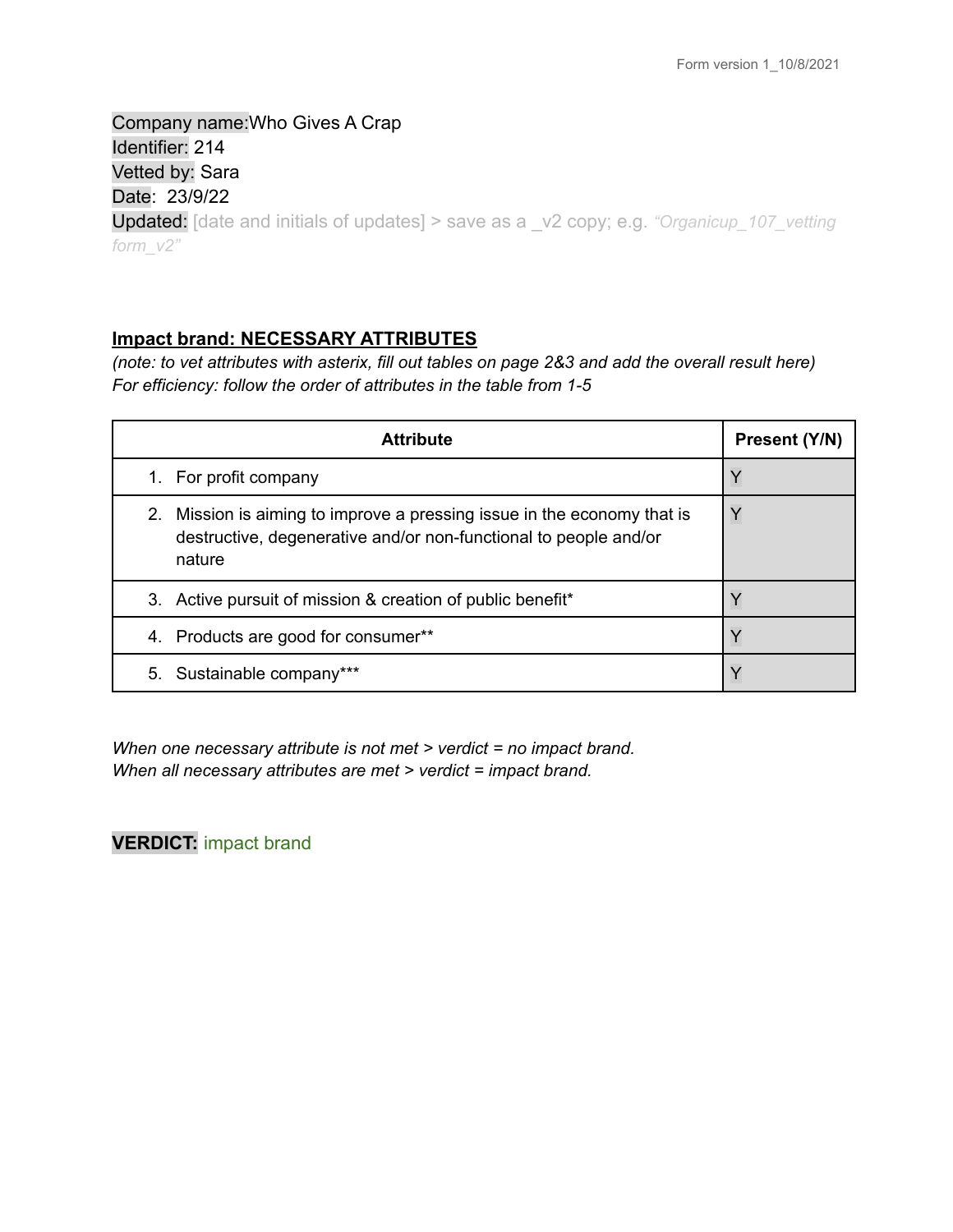# **\*Active pursuit of mission & creation of public benefit**

# MISSION: We donate 50% of our profits to ensure everyone has access to clean water and a toilet within our lifetime

*There are several combinations of how a brand can pursue its mission actively and earn a 'tick' in the public benefit creation box. Please rate each present attribute with points to indicate its strength. The sum of points must reach the threshold of 40 for the brand to be deemed an 'active public benefit creator'.*

| <b>Attribute</b>                                                | Present (Y/N)<br>and (points) | <b>Strength (points)</b>                                                                                                                 |
|-----------------------------------------------------------------|-------------------------------|------------------------------------------------------------------------------------------------------------------------------------------|
| PBC company structure                                           | N                             | 50 [legally backed public<br>benefit creation]                                                                                           |
| B-corporation                                                   | 30                            | 30 [high effort and<br>expensive; shows readiness<br>to become a PBC<br>(depending on the state of<br>incorporation)]                    |
| Own projects working towards accomplishing mission              | N                             | 30-40 [medium-high effort]                                                                                                               |
| Donation of products to achieve mission                         | N                             | 20-40 [depending on<br>amount donated relative to<br>company size; relatively<br>passive, yet can still create<br>strong public benefit] |
| Donation of money to other organisations solving the<br>mission | 30                            | 5-30 [depending on<br>amount donated relative to<br>company size, e.g. 1% For<br>the Planet =5 points;<br>passive]                       |
| Product is a tool to accomplish the mission                     | 30                            | 30 [product and mission are<br>aligned. Represents holistic<br>incorporation of mission,<br>unlikely to be just a 'token'.]              |
| Founder's personal connection to the mission                    | 5                             | 5                                                                                                                                        |

## Necessary minimum threshold for public benefit creation: 40 points

Public benefit points of this company:95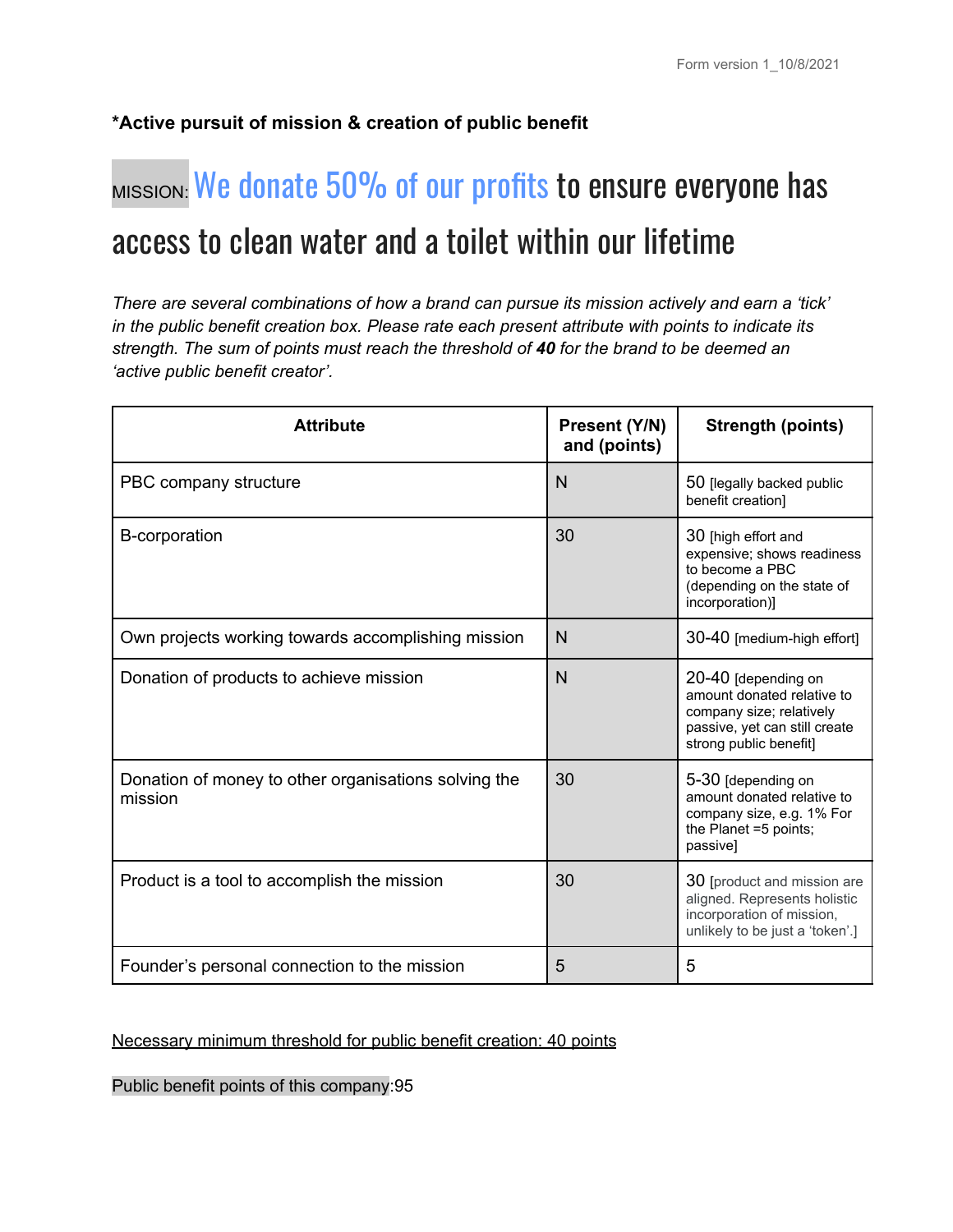## Add links to sources used here:

<https://au.whogivesacrap.org/pages/our-impact> <https://us.whogivesacrap.org/pages/about-us>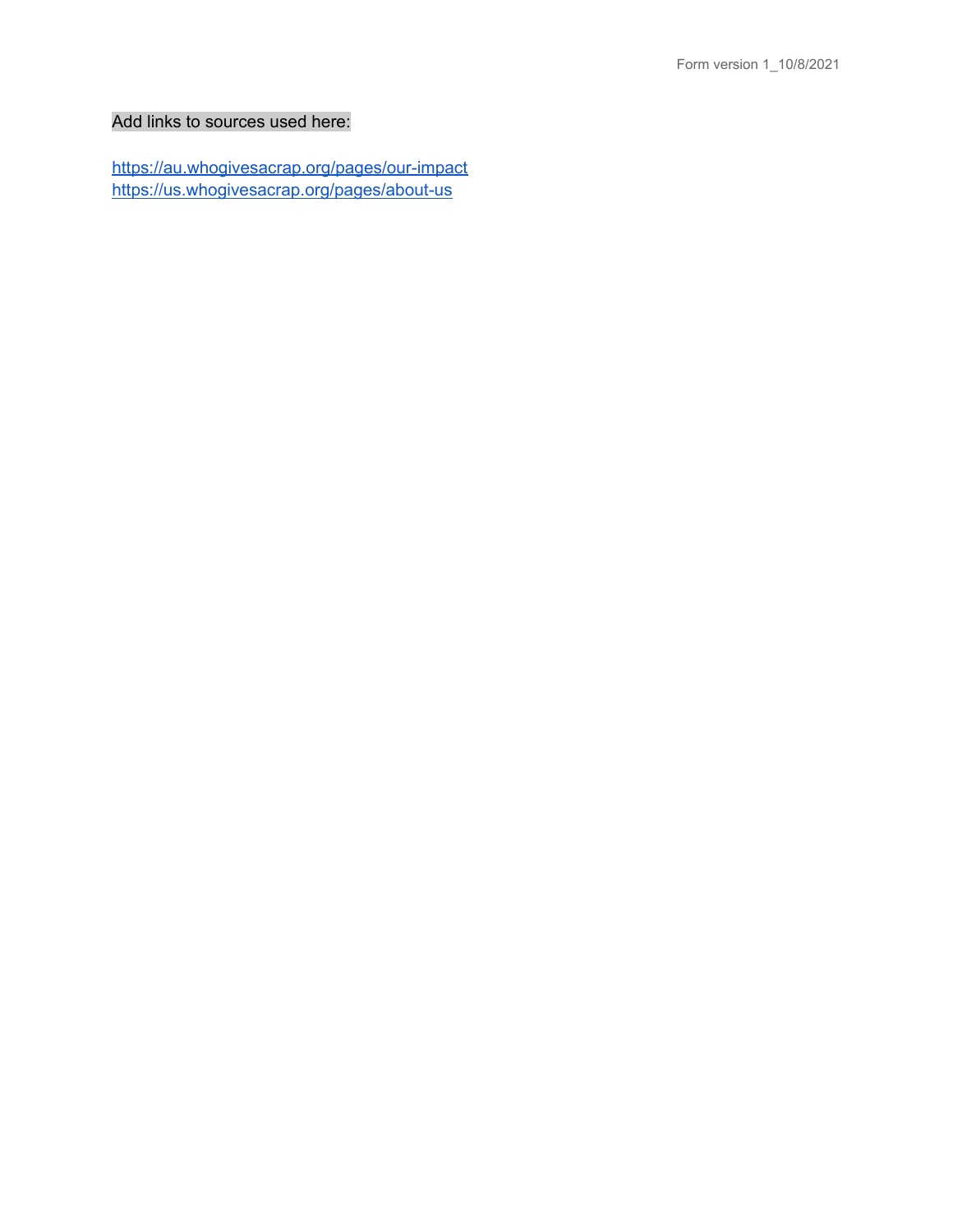# **\*\*Products that provide sustainable value for consumer:**

*Add either Y or N in each grey field.*

Supporting tool for rating: Investigate if customer satisfaction is high *(e.g. reviews are at good on different platforms; genuine, unpaid posts about the performance of the product on social media)*

| <b>Attribute</b>                                                        | Present (Y/N) | <b>Necessary</b> |
|-------------------------------------------------------------------------|---------------|------------------|
| Utilitarian immediate benefit for consumer (high<br>performing product) | Y             | Yes              |
| Long term benefit(s) for consumer                                       | $\checkmark$  | Yes              |
| Materials considered safe according to current<br>scientific standards  | Y             | Yes              |
| Functional design & aesthetic                                           | Y             | Yes              |
| No premium pricing/overpriced                                           | $\checkmark$  | Yes              |

#### Add links to sources used here:

<https://www.instagram.com/whogivesacraptp/> <https://au.whogivesacrap.org/collections/all>

#### *Optional for this step (necessary once deemed impact brand):*

Benefit for the consumer now: (e.g., fresh, clean water; reduced laundry drying times) **Benefit for the consumer long-term:** (e.g., reduced risk of a specific health benefit; save money)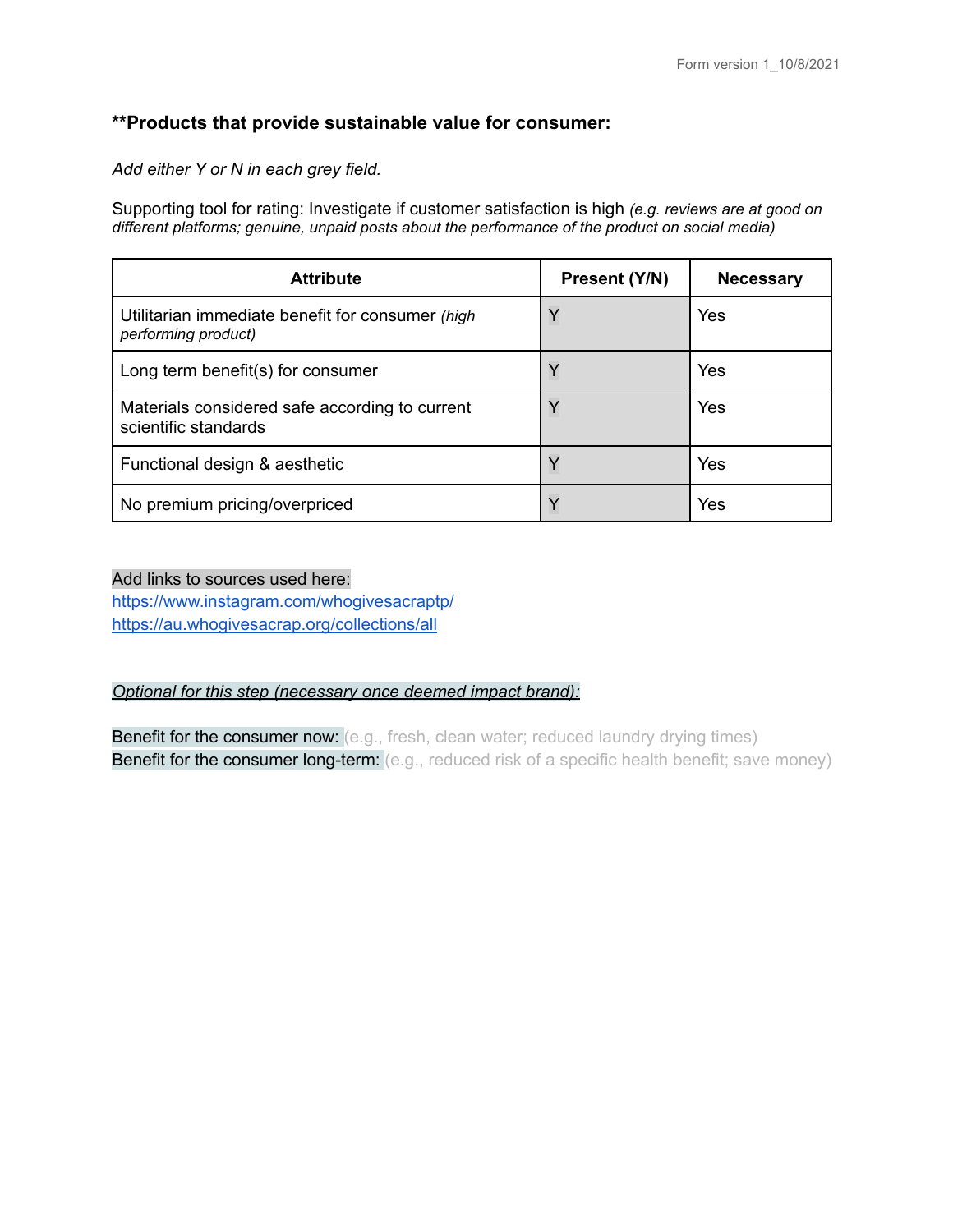# **\*\*\*Sustainable company & sustainable production:**

*Please rate each attribute with the according points to indicate its strength. For the brand to be deemed a 'Sustainable company':*

- *● The sum of points must reach the threshold of 30 points in total, and*
- *● at least a score of 10 for 'transparency' and*
- *● at least 5 points in each of the other domains (colors).*

Add as much info as necessary to each attribute; discuss the choice of points in the table or in *comments where appropriate.*

*<sup>+</sup> Strength: 5 = good; 10 = intermediate; 20 = strong; 30 = law-enforced/certified*

| <b>Attributes influencing sustainability</b>                                                                                                                                                                                                                                                                  | Present (Y/N) &<br>name which +<br>(points)                                                                             | Strength <sup>+</sup> |
|---------------------------------------------------------------------------------------------------------------------------------------------------------------------------------------------------------------------------------------------------------------------------------------------------------------|-------------------------------------------------------------------------------------------------------------------------|-----------------------|
| Materials: The materials or processes used reduce pressure on<br>the environment compared to other mass-adopted alternatives<br>(e.g. waste-reduction, CO2 reduction, reducing dependency on crude<br>oil)                                                                                                    | 10<br>https://www.nrdc.<br>org/experts/shelle<br>y-vinyard/issue-tis<br>$sue-20$                                        | $5 - 20$              |
| Materials: The materials are not raw materials, but e.g.<br>recycled and/or don't deplete 'resources pool' (e.g. latex<br>harvested from living trees)                                                                                                                                                        | 5                                                                                                                       | 5                     |
| Materials: The products/materials are recyclable, compostable<br>or degrade harmlessly in the appropriate environment (i.e., don't<br>go to landfill)                                                                                                                                                         | 5<br>https://support.wh<br>ogivesacrap.org/h<br>c/en-au/articles/3<br>60035647433-Ca<br>n-I-compost-your-<br>packaging- | 5                     |
| Operations: Emissions, waste and other negative externalities<br>created by the company's operations are tracked and reduced<br>or offset                                                                                                                                                                     | 10 (carbon neutral<br>shipping; efforts<br>to reduce all<br>plastics in supply<br>chain)                                | $5 - 20$              |
| Operations: The company puts effort towards using some of<br>the industry's safest available processes possible, especially in<br>manufacturing; and reasons are given (e.g. harsh chemicals used<br>in production of viscose are recycled and neutralised appropriately<br>before released into waste water) | 5                                                                                                                       | $5 - 10$              |
| Operations: The company puts effort towards reducing                                                                                                                                                                                                                                                          | 10                                                                                                                      | $5 - 10$              |